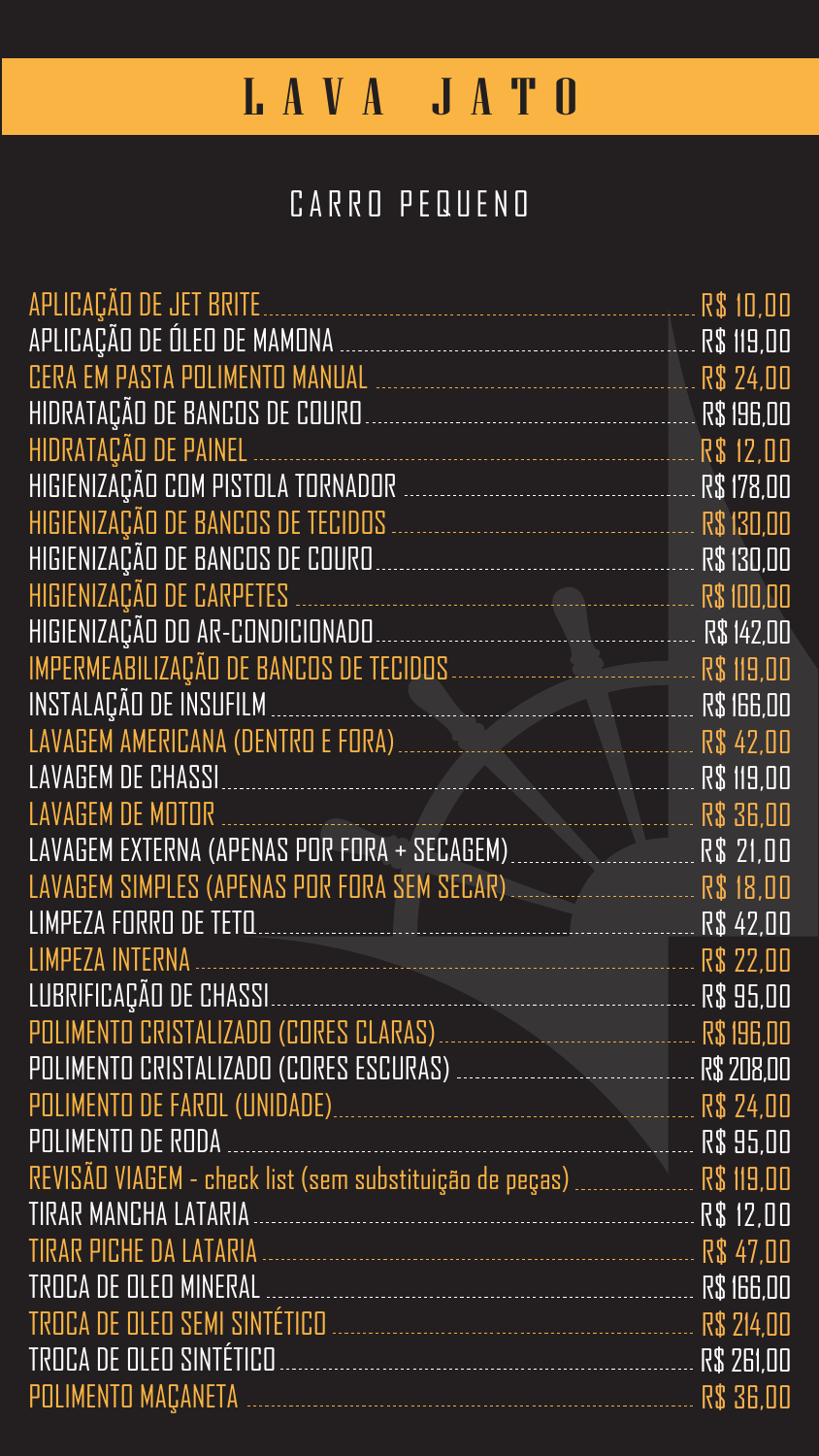| APLICAÇÃO DE JET BRITE                 | R\$ 12,00  |
|----------------------------------------|------------|
| APLICAÇÃO DE OLEO DE MAMONA            | R\$ 142,00 |
| CERA EM PASTA POLIMENTO MANUAL         | R\$ 30,00  |
| HIDRATAÇÃO DE BANCOS DE COURO          | R\$ 220,00 |
| HIDRATAÇÃO DE PAINEL                   | R\$ 24.00  |
|                                        |            |
| HIGIENIZAÇÃO DE BANCOS DE TECIDOS      | R\$ 154,00 |
| HIGIENIZAÇÃO DE BANCOS DE COURO        | R\$ 154,00 |
| HIGIENIZAÇÃO DE CARPETES               | R\$ 125,00 |
| HIGIENIZAÇÃO DO AR-CONDICIONADO        |            |
| IMPERMEABILIZAÇÃO DE BANCOS DE TECIDOS | R\$ 178,00 |

| INSTALAÇÃO DE INSUFILM                                                                                         | R\$ 178,00 |
|----------------------------------------------------------------------------------------------------------------|------------|
| LAVAGEM AMERICANA (DENTRO E FORA)                                                                              | R\$ 47,00  |
| LAVAGEM EXTERNA (APENAS POR FORA + SECAGEM).                                                                   | R\$ 24,00  |
| LAVAGEM SIMPLES (APENAS POR FORA SEM SECAR)                                                                    | R\$ 21,00  |
| LAVAGEM DE CHASSI DE LE CHASSI DE LAVAGEM DE L'ANDRESSE DE LA CONSEILE DE LA CONSEILE DE LA CONSEILE DE LA CON | R\$ 178,00 |
| LAVAGEM DE MOTOR                                                                                               | R\$ 59,00  |
| LIMPEZA FORRO DE TETO                                                                                          | R\$ 47,00  |
|                                                                                                                | R\$ 23,00  |
|                                                                                                                | R\$ 119,00 |
| POLIMENTO CRISTALIZADO (CORES CLARAS) [198] [198] [198] [198] R\$ 220,00                                       |            |
|                                                                                                                |            |
|                                                                                                                |            |
|                                                                                                                |            |
| REVISÃO VIAGEM - check list (sem substituição de peças)  R\$ 154,00                                            |            |
|                                                                                                                |            |
|                                                                                                                |            |
|                                                                                                                |            |
| TROCA DE OLEO SEMI SINTÉTICO                                                                                   |            |
|                                                                                                                |            |







# LAVA JATO

## CARRO MÉDIO